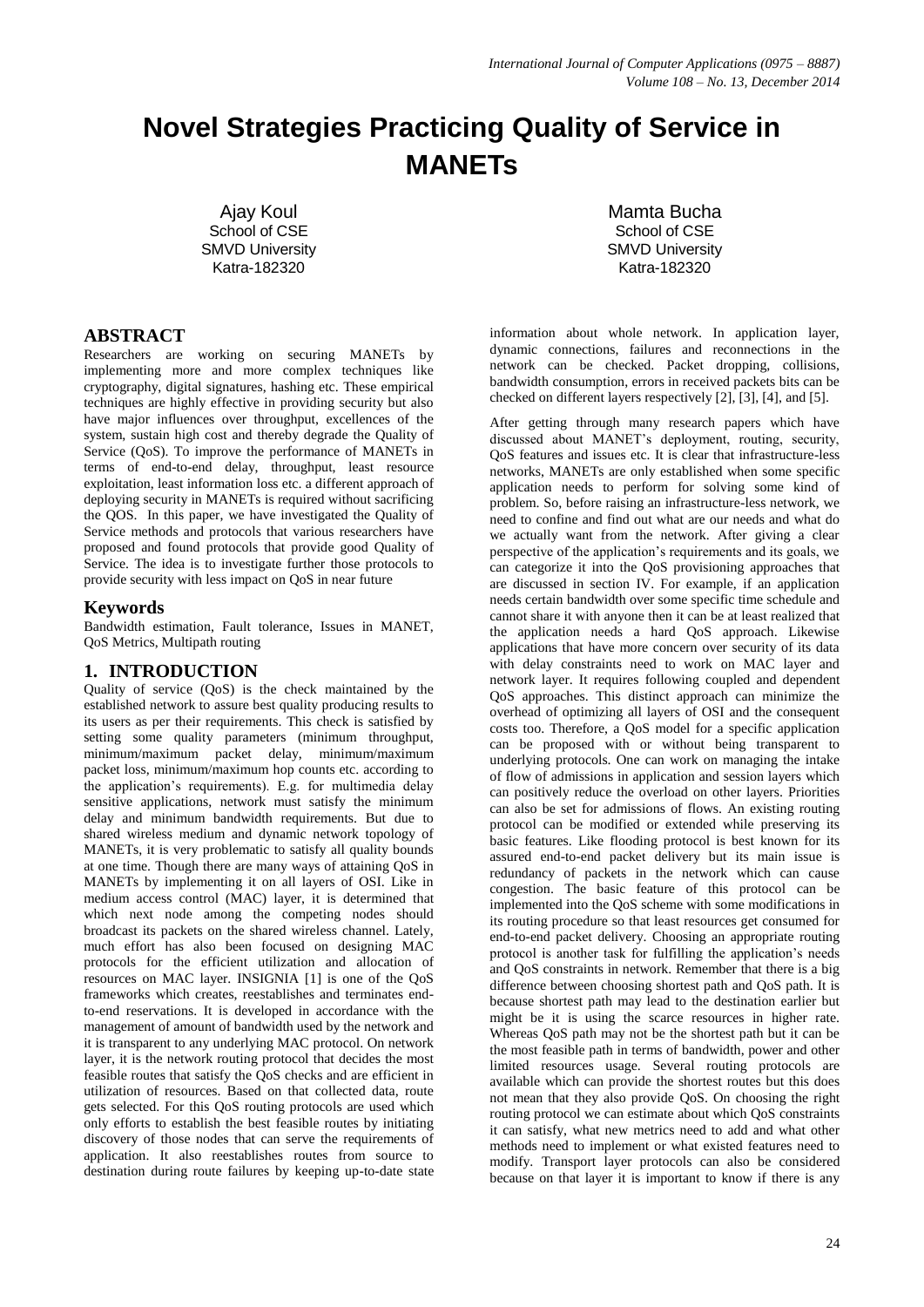packet loss and if yes, then is there any errors or packets are dropping due to congestion. Similarly, MAC protocols should also be carefully chosen so that hidden and exposed nodes problem can be avoided. On physical layer, the most considerable part is to reduce the effects of fading. shadowing, noise and other distortions; minimizing and maximizing the use of power resource etc. After development of whole view of the QoS scheme, more improvements can be done by executing it in the worst environment and making it vulnerable to scarcity of resources, power etc. because it may help in finding out the pros and cons of our scheme before anyone criticized it. So on further steps can be taken accordingly. One more thing is assumptions should be made as less as possible because it generates the doubtful possibilities. As all models, protocols are first developed on simulation grounds. Assumptions made first may not set the goal to its right path in its real time implementation. Thus, we need a strong pragmatic approach in framing MANETs in the real environment so that we can predict the issues that may arise after deploying the network.

In this paper, we have discussed the most common aspects of MANETs in section II that need to be foreseen before implementing QoS techniques. Then various generalized metrics through which quality of the network services and protocol can be measured have been outlined in section III. After an extensive study of various research papers, we have tried to approach a different trend of promising good QoS in MANETs in section IV which stresses upon satisfying more QoS constraints other than only throughput and delay. It is because protocols that are considering only quality of service may be unfeasible or unrealistic due to inadequate resources and overhead of excessive computations. A protocol which is focusing particularly on one layer may not be well-suited for the functioning or utilization of limited resources on the other layer. A well-designed protocol must be able to react dynamically with respect to the network size, topology, computations and storage overhead. It must be scalable to accomplish the essential quality requirements of the applications. But it is also tough to assure QoS promises initially to a session which has peculiar QoS requirements, due to node mobility, frequently link failures and frequently changing states information in order to update the network. Recently, much attention has been directed on providing better QoS in the routing protocols to make them more scalable and proficient in every manner [6], [7], [8], [9].

# **2. HIGHLIGHTS ON VARIOUS ASPECTS OF MANETS WHILE PROMISING QOS**

MANETs accentuates certain characteristics that can raise several complications in the provisioning of QoS. These characteristics are very significant according to the different requirements of user's applications. Various characteristics and problems that can be foreseen before and after deploying MANETs are discussed below:

## **2.1 Reliability of Wireless Channel**

While propagating through wireless medium, radio waves may deviate from their path and undergo multi-path propagation. They may experience attenuation and noise interference. Due to this characteristic, information exchange is susceptible to attacks like eavesdropping, impersonation, spoofing, routing information disorders, denial of service etc. Hence wireless medium is highly uncertain and insecure without the provision of sophisticated security mechanisms. Many protocols are aimed on providing security first [10].

## **2.2 No Centralized Control**

MANETs lack centralized access to coordinate the node activities. Nodes at their own take control decisions. They become self-routers and self-forwarders which are significant in some manner but it also complicates the methods of QoS provisions with so much unpredictability in the environment. Distributed control of the network is helpful but it generates additional overheads [11].

## **2.3 Changing Network Topology due to Mobile Nodes**

Mobility is another major concern that needs extensive attention as it is the base of MANETs. Links between MANET nodes frequently break and reestablish when nodes move which sometimes leads to unpredictable topology. Running QoS sessions may get delayed or ends up due to frequent route breaks. This requires reestablishment of new QoS sessions for new routes which incurs further delays. There is another problem of the existence of stale routing information if the rate of change of topology is higher than the rate of updating of routing tables. It must be updated quickly on node's movement or change in topology in order to reestablish the QoS paths and it requires extensively efficient QoS methods to cope with congestion problem due to the presence of extra routing information [12], [13].

## **2.4 No. of Multi Hops**

Due to arbitrary location of nodes in the mobile ad hoc network, data may be required to transfer either through single hop or multiple hops via intermediate nodes. So routing protocol for such type of network must be able to maintain paths between intermediate and neighbor nodes. By maintaining different paths for the destination, the paths which become invalid due to link failures can again be reestablished by choosing another optimized path. Many conventional routing protocols [14], [15], [16] have been designed to minimize the level of data traffic and the number of hops in the network.

## **2.5 Network Scalability**

It must be scalable as per network requirements. If the network needs to increase its size by adding thousands more nodes then it must stand by the additional number of nodes. Addition of more nodes should not affect the performance of the network. It must be capable of generating the same output instead better results consistently. Therefore, QoS providing methods must sustain the network scalability [9].

## **2.6 Limited Bandwidth and Other Resources**

QoS provisioning methods must consider the rate of utilization of critical resources such as battery and bandwidth along with other resources like proficiency, buffer size etc. because resource availability and its accessibility have significant effects on their performances. It must be equally distributed among the nodes. Some QoS oriented protocol's [12] main concern is saving power because it may not be possible to replace or recharge the battery of nodes placed in the remote and harsh areas.

## **2.7 Tradeoff between Redundancy and Latency**

If data delivery is the main requirement of the user then redundancy would be sure in the network. It is because user wants to receive data anyhow by single path or by multipath, by secured medium or by insecure medium. Packets arrive in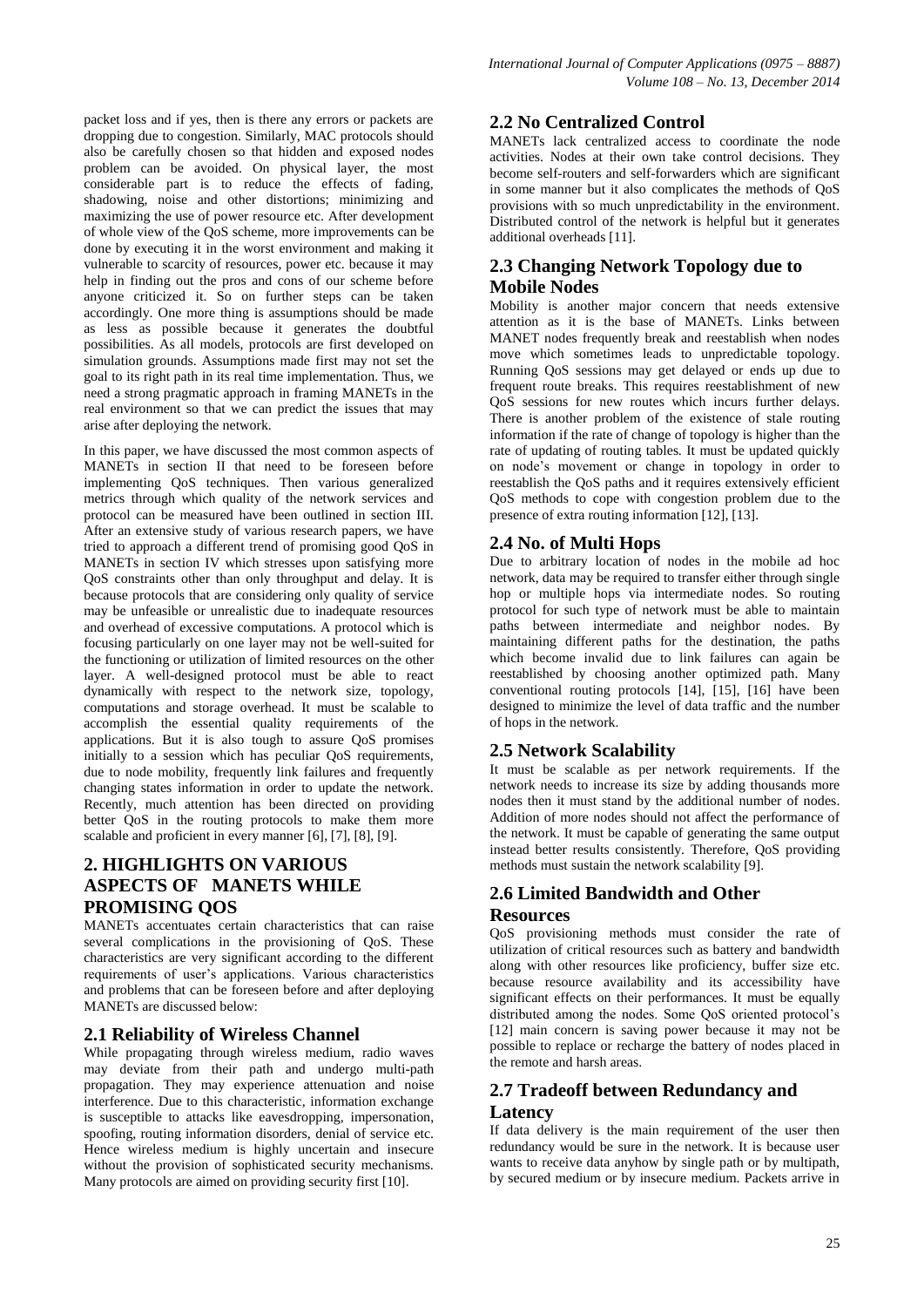destination through different paths by utilizing maximum bandwidth and the most critical resource i.e. energy. These reserved resources are consumed unnecessarily for sending same packets at the destination. But here is one issue with minimizing redundancy that if it is minimized then latency increases because it requires the evaluation of most recent packet and rejection of old redundant packets. So an efficient QoS mechanism should be designed by considering both factors [17], [18].

## **2.8 Heterogeneous Nature and Variant Traffic Rate**

MANETs are known for their heterogeneous nature. There can be different types of elements present in the network. One may be capturing weather data; another may be observing only movements of other mobile nodes. It means that different nodes may be performing different activities at the same time. Therefore all nodes may be exchanging information which depends upon the respond of each other. It further requires synchronization between the varying rates of traffic generated by various nodes. This MANET's nature makes the design of QoS provisioning methods more challenging.

## **2.9 Shadowing and Multipath Fading**

Multipath fading and shadowing [19] needs to be considering while designing the network. It arises in any multipath propagation environment where the elements of the network are mobile. Signals may arrive at the destination directly or via reflecting objects such as buildings, furniture in the offices, ground etc. at different times. These obstacles may attenuate signal's strength through absorption or reflection and therefore weaken it. Due to the mobile nature of nodes in MANETs, the signal strength may vary. Signals may completely fade away or the signal may fall below an operating strength. QoS provisioning methods must incorporate some mechanisms to lower fading effects caused by the topology and node's surroundings. Many probabilistic models [20] have been proposed to eliminate these effects.

## **2.10 Hidden and Exposed Node Problems**

Hidden node problem arises in MAC layer when packets are originated from two nodes which are not in each other's communication ranges but are connected to one intermediate node. On that intermediate node, the packets get collide and this collision remains unidentified by the source nodes. In exposed terminal problem, if two nodes (say B and C) are communicating with each other but node A and B lies in each other's communication range. Node A defers its transmission even if it is not interfering with node C. So a node use the resources extensively to resend packets and reestablish routes therefore it necessitates the provision of good QoS methods to avoid these problems [10].

### **2.11 Physical Security of Nodes**

Generally security is provided to mitigate problems like spoofing, impersonation, tampering of data etc. but what about the physical security of nodes which are placed in far enemies areas. Without physical security, provision of QoS to the network is of no use. It is because if full resources are utilized efficiently with the help of QoS provisioning methods but someone tampers the hardware in absence of the others then what would be the use of QoS provisions. All would go waste.

## **3. GENERAL QoS METRICS**

Quality of Service of a protocol is said to be effective for the network when its predetermined attributes met the user's requirements. These attributes may be taken as end-to-end delay, performance, minimum/maximum bandwidth consumption, acceptable jitter, tolerable packet loss, maximum power consumption and minimum/maximum rate of power consumption etc. QoS protocols may take only one attribute as their constraint or more than one attribute as multiple constraints to optimize the network. These constraints can be applied on different layers of the network. However it complicates the QoS provisioning methods but it also ensures the promising quality results. Table 1 provides a list of metrics which are usually considered for checking quality of the established network or for measuring performances of different QoS provisioning methods.

## **4. EFFICIENT STRATEGIES IN PRACTICE FOR QoS**

QoS promising not only requires confronting for reservation and distribution of critical resources but also requires an efficient management of admitted QoS sessions so that no session utilizes the whole resources and also no session remain starved of resources. Approaches for QoS provisioning have been classified into many categories [21]. First approach is based on the guarantee of meeting QoS requirements. It is hard QoS provisioning and soft QoS provisioning. In hard approach, QoS requirements of an admitted session are guaranteed to be met.

| <b>Metrics</b>                             | <b>Used in different QoS provisioning</b><br>methods                                                                        |  |  |  |  |
|--------------------------------------------|-----------------------------------------------------------------------------------------------------------------------------|--|--|--|--|
| Available<br>bandwidth                     | QoS Routing in Ad Hoc Wireless Networks<br>[13]                                                                             |  |  |  |  |
| Maximum<br>acceptable jitter               | Generalized Quality-of-Service Routing with<br>Resource Allocation [37]                                                     |  |  |  |  |
| Energy consumed<br>per packet              | Power-Aware Routing in MANETs [2]                                                                                           |  |  |  |  |
| Buffer space                               | Routing Protocol with QoS Guarantees for<br>Ad-Hoc Network [14]                                                             |  |  |  |  |
| Distribution of<br>routing load            | Performance Comparison of Two On-<br>Demand Routing Protocols for Ad Hoc<br>Networks <sup>[8]</sup>                         |  |  |  |  |
| Minimum/maxim<br>um throughput             | QoS Routing in Ad Hoc Wireless Networks<br>[13]                                                                             |  |  |  |  |
| Maximum<br>acceptable packet<br>loss       | A Position-Based QoS Routing Scheme for<br><b>UWB MANETs [3]</b>                                                            |  |  |  |  |
| Maximum<br>acceptable end-<br>to-end delay | Distributed Quality-of-Service Routing in<br>Ad Hoc Networks [38]                                                           |  |  |  |  |
| Stability of link                          | Link Stability Models for QoS Ad Hoc<br>Routing Algorithms [7]                                                              |  |  |  |  |
| Delay in channel<br>contention             | <b>QoS Routing Using Lower Layer</b><br>Information in Ad hoc Networks [39]                                                 |  |  |  |  |
| Trusted links for<br>path selection        | MRPC: Maximizing Network Life-time for<br>Reliable Routing in Wireless Environments<br>[6], A QoS Routing Method for Ad Hoc |  |  |  |  |

**Table 1 QoS Metrics**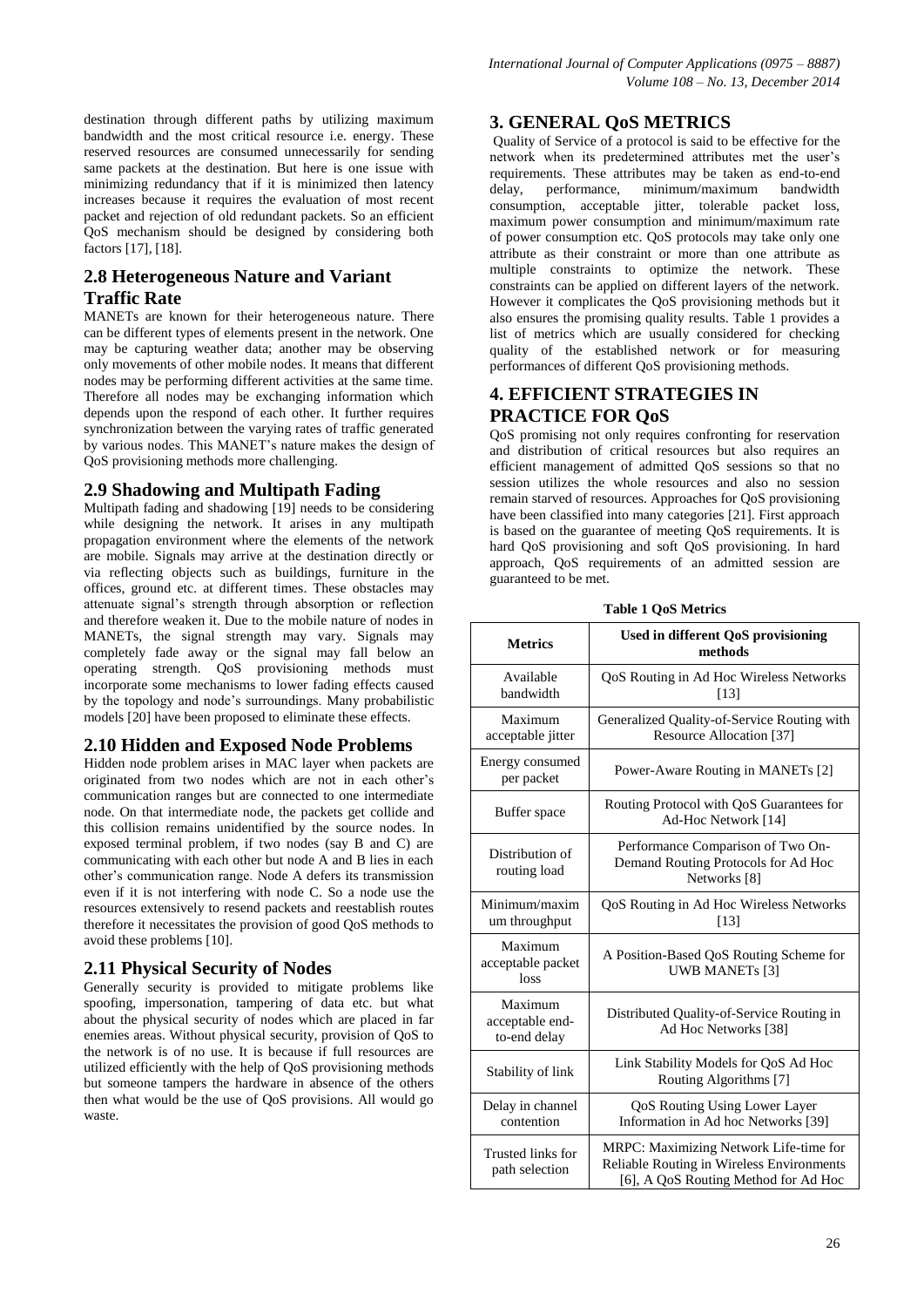|                                                             | Networks Based on Genetic Algorithm [40]                                                                                         |
|-------------------------------------------------------------|----------------------------------------------------------------------------------------------------------------------------------|
| Node's stability<br>with its relative<br>neighbors          | Hybrid Ad Hoc Routing Protocol — HARP<br>191                                                                                     |
| Ratio of Signal-<br>to-interference in<br>a link            | On-Demand SIR and Bandwidth Guaranteed<br>Routing with Transmit Power Assignment in<br>Ad Hoc Mobile Networks [4]                |
| No. of<br>retransmissions<br>required over a<br>link        | QoS Provisioning using BER-Based Routing<br>in Ad Hoc Wireless Networks [5]                                                      |
| Residual battery<br>on a node/<br>average life of a<br>node | Power-Aware Routing in MANETs [2],<br>MRPC: Maximizing Network Life-time for<br>Reliable Routing in Wireless Environments<br>161 |

There is an end-to-end path between source and destination node and resources are kept reserved until the acquired QoS session ends. Problem in this approach is that resources once allocated cannot be shared with other flows until the session ends and may get wasted if not fully utilized by the application. Best example of this approach is ATM (Asynchronous Transfer Mode) network. In soft approach, resources are not guaranteed for the whole session instead they are reserved only for short time intervals. When an application needs resources, it is been allocated and when the resources are not in use then they get allocated to any other application. It chooses the data traffic based on their priority. Best example of this approach is VoIP, video sharing etc. Second approach is based on mechanisms that are maintaining route information. It is proactive, reactive or hybrid mechanisms approach. Proactive mechanisms are based on storing and updating the route information in routing tables. Reactive mechanisms are used for on demand route requests. Therefore no routing tables are maintained and in hybrid approach it depends upon the requirements whether it needs the information to be maintained on each node or it wants to generate the route on request. The third approach is stateful and stateless approach. In stateful approach, each node is already configured by a unique address and a global address table which stores all network nodes' addresses. In stateless

approach, there is no global address table is maintained. Each node is assigned an address on its own. But it does a verification process to check the duplicate addresses present in the network. Stateful approach is difficult to implement in real time environment because it needs extra overhead in maintaining all the addresses. In case a node fails or a node moves in or out to the network, it requires to update all paths related to that node's address. This becomes more complex in large network whereas stateless approach is more feasible as compared to stateful approach. It has less overhead. The fourth approach is based on interaction between QoS provisioning mechanisms, network and MAC layer protocol. When interaction goes between network routing protocol and a QoS provisioning mechanism for finding feasible routes in the network, it is called as coupled approach. When interaction is done between network layer and MAC layer to exploit the acute reserved resources on founded feasible routes, then it is called as decoupled approach. The fifth approach is dependent and independent approach. When a QoS provisioning method is dependent on the underlying routing or MAC protocols then it is called as dependent approach and when it is transparent to any underlying protocol, then it is called as independent approach. In this section, we have highlighted the methodologies used in some novel protocols that have tried to meet multiple QoS constrains and solved many other problems too like hidden node problems, redundancies in the networks, link failures etc. Table 2 shows the methods we have surveyed with their special features, requirements and assumptions and at the end of this section, table 3 is given which shows the metrics used in the surveyed methods for measuring their performances and for route discovery.

# **4.1 QoS-Aware Routing based on Bandwidth Estimation for Mobile Ad hoc Networks**

In [22], L. Chen et al proposed a QoS routing protocol based on AODV routing protocol. It integrates an admission control mechanism with a feedback mechanism. This mechanism includes current network state as feedback to the application to appropriately adjust the amount of data they transmit. The unique part of this protocol is that it uses bandwidth estimation to react to network traffic.

| <b>Surveyed methods</b>                                                                                                    | <b>Special features</b>                                                                                                                      | <b>Requirements and assumptions</b>                                                                                                                                                 |
|----------------------------------------------------------------------------------------------------------------------------|----------------------------------------------------------------------------------------------------------------------------------------------|-------------------------------------------------------------------------------------------------------------------------------------------------------------------------------------|
| QoS-Aware Routing<br>Based on Bandwidth<br><b>Estimation for MANETs</b><br>[22]                                            | Two new schemes Hello-Listen bandwidth<br>estimation are added and<br>Immediate hello packet for releasing resources.                        | This protocol is for nodes running IEEE<br>802.11 medium access control.<br>From source to destination, it requires knowledge<br>of available end-to-end bandwidth along the route. |
| QoS-enabled ant colony-<br>based multipath routing<br>for MANET <sub>s</sub> [23]                                          | Forward ants and Backward ants to select high<br>valued route from multiple routes and avoid<br>loops.                                       | Path would be selected based on node's stability<br>and path preference probability.                                                                                                |
| Gateway Discovery<br>Algorithm Based on<br>Multiple QoS Path<br>Parameters Between<br>Mobile Node and<br>Gateway Node [24] | Stressed upon communication between<br>infrastructure and infrastructure-less networks.                                                      | It assumes that all gateway nodes are equipped<br>with 802.11b interface and are accessible to all<br>network nodes which are having route to gateway<br>node.                      |
| Bandwidth-Satisfied<br>Multicast Trees in<br>MANET <sub>s</sub> <sup>[25]</sup>                                            | Generates bandwidth satisfied multicast trees to<br>estimate shortest routes and solves hidden route<br>and hidden multicast route problems. | IEEE 802.11 DCF (distribution coordination)<br>function) is used as the MAC-layer protocol.<br>Unslotted CSMA/CA method is used to send                                             |

**Table 2 Requirements And Assumptions In The Surveyed Methods**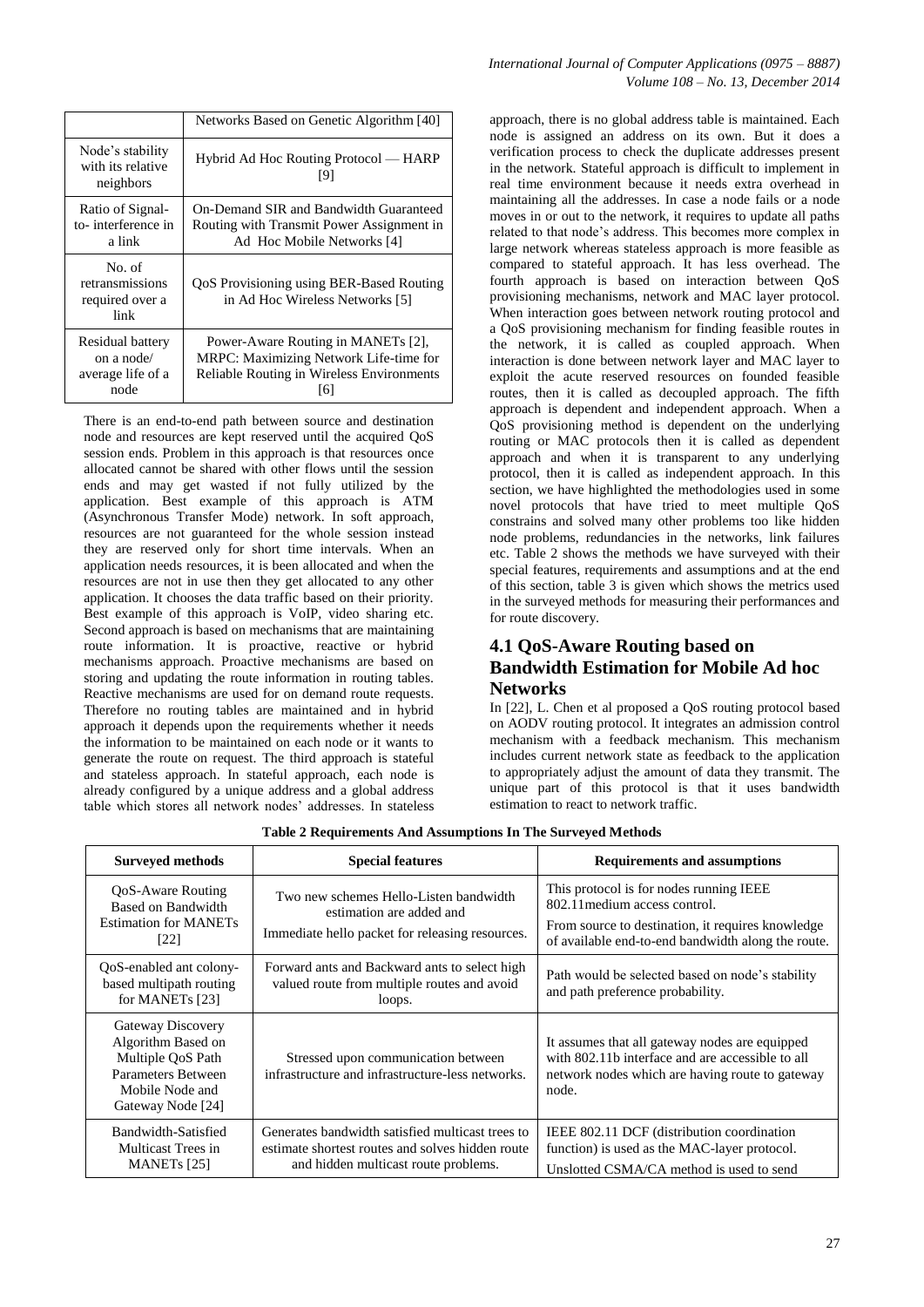|                                                                           |                                                                                                                   | packets.                                                                                                                                                                                                                                                                                                                                                                                                          |
|---------------------------------------------------------------------------|-------------------------------------------------------------------------------------------------------------------|-------------------------------------------------------------------------------------------------------------------------------------------------------------------------------------------------------------------------------------------------------------------------------------------------------------------------------------------------------------------------------------------------------------------|
| Distributed Fault-Tolerant<br><b>Quality of Wireless</b><br>Networks [28] | Fault tolerance, allocation/deallocation of<br>resources to/from nodes/failure nodes, link<br>repairs at the site | Each node has a unique identifier.<br>If Euclidean distance of two nodes is $\leq$ 30 m (as in<br>802.11g), then they can be the members of same<br>cluster.<br>It is assumed that CFSR has converged with the<br>relevant features of EFDCB.<br>It is assumed that applications having soft QoS<br>constraints use adaptive techniques to reduce QoS<br>disruptions.<br>Combinatorial stability is also assumed. |

To find the available residual bandwidth at each node, it uses two bandwidth estimation methods to maintain new flows. One method ("Listen" Bandwidth Estimation) is for hosts to listen to the channel and estimate the available bandwidth based on the ratio of free and busy times. In this scheme, IEEE 802.11 MAC utilizes both physical and a virtual carrier sense through network allocation vector (NAV), to determine free and busy times. If NAV's value is less than the current time and receive/send state is also idle then it means channel is free. MAC sets the channel busy when NAV sets a new value and receive/send state also changes from idle to any other state. The other method ("Hello" Bandwidth Estimation) is used to re-allocate the available bandwidth when routes break. In this scheme, the sender's and its one-hop neighbor's current bandwidth usage is piggybacked in the "Hello"

message. Then each host calculates its available bandwidth based on the piggybacked information received via "Hello" messages and knowledge of the frequency reuse pattern. Hence, each host estimates its residual bandwidth based on information from hosts within two-hops. They have modified the "Hello" message to include two fields. First field includes host address, consumed bandwidth, timestamp and second field includes neighbor's addresses, consumed bandwidth and timestamp. The residual bandwidth is estimated by subtracting overall consumed bandwidth from the raw channel bandwidth, divided by a weight factor. The design of this protocol and its routing features supports two kinds of applications. First is where the minimal bandwidth must be guaranteed and the second is where the application can adjust its coding rate according to feedback received from the network.

|  |  |  |  | <b>Table 3 Metrics Used In The Surveyed Methods</b> |
|--|--|--|--|-----------------------------------------------------|
|  |  |  |  |                                                     |

|                                                   |                                                                   | <b>Surveyed methods</b> |        |        |        |        |  |  |
|---------------------------------------------------|-------------------------------------------------------------------|-------------------------|--------|--------|--------|--------|--|--|
|                                                   | <b>QoS Metrics</b>                                                | $[22]$                  | $[23]$ | $[24]$ | $[25]$ | $[28]$ |  |  |
|                                                   | End-to-end delay                                                  |                         |        |        |        |        |  |  |
|                                                   | Packet delivery ratio                                             |                         |        |        |        |        |  |  |
|                                                   | Power consumption per hop                                         |                         |        |        |        |        |  |  |
|                                                   | Minimal residual bandwidth                                        |                         |        |        |        |        |  |  |
|                                                   | Overall end-to-end throughput                                     |                         |        |        |        |        |  |  |
|                                                   | Hop count                                                         |                         |        |        |        |        |  |  |
|                                                   | Path success ratio                                                |                         |        |        |        |        |  |  |
|                                                   | Routing overhead with mobility                                    |                         |        |        |        |        |  |  |
| Metrics used in measuring protocol's performances | Packet delivery ratio with mobility/ $\,$<br>varying no. of nodes |                         |        |        |        |        |  |  |
|                                                   | Data packets receiving ratio                                      |                         |        |        |        |        |  |  |
|                                                   | Admission ratio                                                   |                         |        |        |        |        |  |  |
|                                                   | No. of control bytes generated per second                         |                         |        |        |        |        |  |  |
|                                                   | Connection/Failure recovery time                                  |                         |        |        |        |        |  |  |
|                                                   | No. of dropped packets                                            |                         |        |        |        |        |  |  |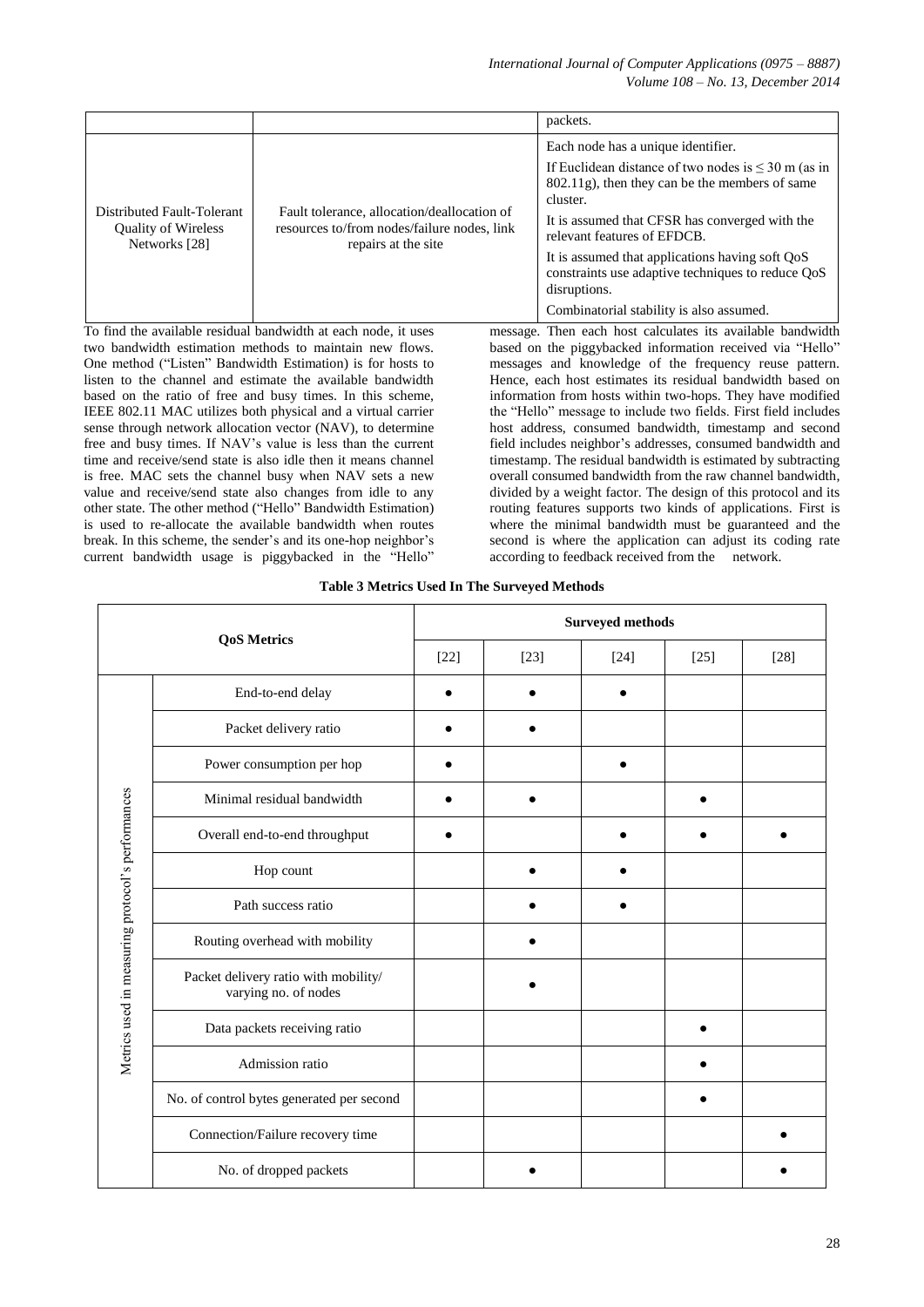|                                        | Amount of sustainable flow bandwidth |  |  |  |
|----------------------------------------|--------------------------------------|--|--|--|
|                                        | Residual bandwidth estimation        |  |  |  |
|                                        | Stability of nodes                   |  |  |  |
|                                        | Path preference probability          |  |  |  |
|                                        | Next hop availability                |  |  |  |
| Metrics used for route discovery/setup | Node availability                    |  |  |  |
|                                        | Link availability                    |  |  |  |
|                                        | Path availability time period        |  |  |  |
|                                        | Available load capacity              |  |  |  |
|                                        | latency                              |  |  |  |
|                                        | Minimum hop count                    |  |  |  |
|                                        | Power consumption                    |  |  |  |

#### *Route discovery phase:*

To initiate route discovery, the source node sends a route request (RREQ) packet whose header is modified to modelflag. This model-flag shows whether the source is using admission scheme or adaptive feedback scheme. When an intermediate node gets RREQ packet, it first calculates its residual bandwidth and checks the model-flag. If it shows admission scheme, the node compares its residual bandwidth with the requested bandwidth. If its residual bandwidth is greater than the requested bandwidth, it forwards the received RREQ; otherwise discards. If model-flag shows adaptive feedback scheme, the node compares its residual bandwidth with the min-bandwidth field in RREQ packet. If its residual bandwidth is greater than the min-bandwidth, it forwards the RREQ packet; otherwise, it updates the min-bandwidth value using its residual bandwidth. Finally, the destination node sends modified RREP (route reply) packet which is further updated by the intermediate nodes in between when they receive this RREP along the route to source node.

#### *Route maintenance phase:*

A forced cache update scheme is included for releasing the bandwidth used by the broken path. In this scheme, two separate packets (Immediate Hello packet and Error packet) are used to release the bandwidth from all neighboring nodes. But it cannot be done by broadcasting an "Error" message because it is a unicast packet. "Error" packet is used to stimulate updation of bandwidth consumption registers and the propagation of "Immediate Hello" packets. When a node gets an "Immediate Hello" packet, it sends its regular "Hello" packet immediately and when node gets an "Error" packet, it subtracts the amount of bandwidth that the broken route consumes from its bandwidth consumption register to reflect the bandwidth allocation changes. The route discovery process is reinitiated after the source node receives the "Error" packet.

# **4.2 Quality-of-Service-enabled ant Colonybased Multipath Routing for Mobile ad hoc Networks**

In [23], P. V. Krishna et al proposed a QoS enabled ant colony based multipath routing (QAMR) algorithm to solve bandwidth allocation problem in MANETs. In this approach, foraging behavior of ant colony is applied to select path based on the stability of nodes and path preference probability (probability to select a particular path of higher preference value from all the available paths). Authors have used ant-like agents called forward ants or reactive FANT that are generated by source node for finding multiple routes to destination node and backward ants (BANT) that return to set up the paths. These agents are used to measure several parameters like next hop availability (NHA), delay and bandwidth for satisfying QoS constraints. NHA calculates path preference probability to find the availability of next node and link for transmitting data where next node's availability is calculated in terms of its remaining battery time. Nodes with the longest remaining battery time are selected for the construction of long live path from source to destination. Pheromone tables are used to represent paths with their preference values.

#### *Route discovery phase:*

In this phase, source node checks its trusted neighbors and selects the nodes having NHA higher than the predetermined threshold value. This is done to broadcast FANT only to the trusted neighbors and to reduce the routing overhead. When FANT agent is received by an intermediate node, it first checks whether its own address is already present in agent's path field. If its address is present, it immediately discards the FANT to avoid loops. If not, it attaches its address to FANT and broadcasts further to all of its trusted neighbors until it reaches to destination node. FANT maintains a stack in its path field where it stores all the visiting nodes. At each intermediate node, it collects information about processing delay, transmission delay of each link and its available capacity and the number of hops visited. The destination node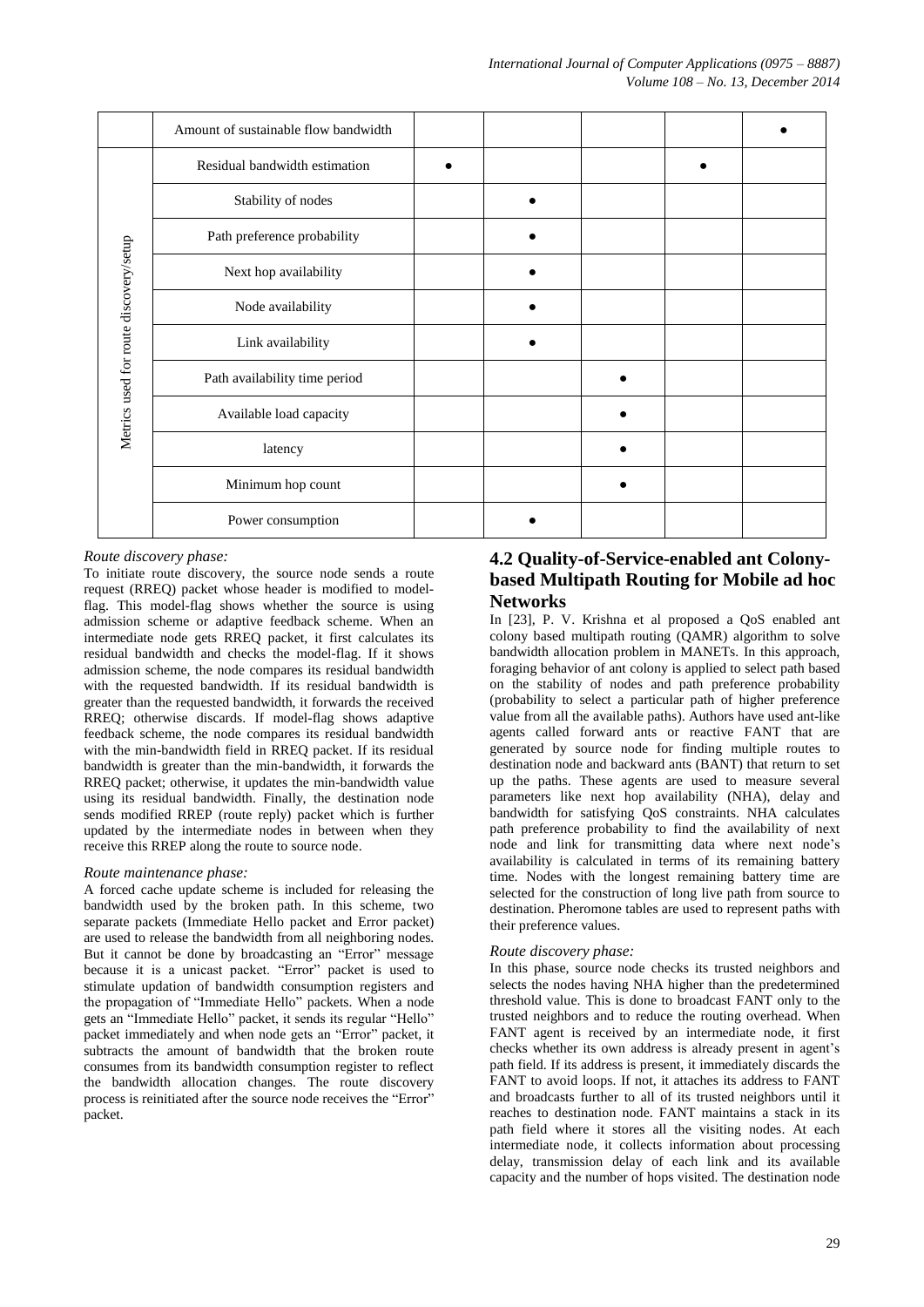waits for FANT for time interval  $Tw = CTd$ , where Td is endto-end time delay for the first FANT received and C is an integer constant to receive all the FANTs. On reaching destination, based on the calculations of path preference values by popping up the visiting nodes in the stack, the destination node generates BANT only for the paths that satisfy QoS constraints and unicast it to the source node. All intermediate nodes who receive BANT, update their pheromone tables by using path preference probability which is based on the calculations of NHA, bandwidth and delay values received from FANT at the destination node. BANT gets discarded on the intermediate node if it does not find the same node along its route to source due to node's movement. If source node receives multiple BANTs then it selects node with higher pheromone value for data transmission and if nodes have no neighborhood relationship or link is lost then the pheromone value on that link becomes zero. For establishing relationship between nodes, hello messages are periodically broadcasted between them and when relationship establishes; an initial pheromone value 0.1 gets deposited on that link. Pheromone value also gets decay by a Factor ρ on that link if data is not transmitted for a finite time interval Tdecay.

#### *Route maintenance phase:*

Routing load on the nodes having high pheromone value in the selected route may increase due to the repeatedly use of that path. It may cause depletion of node's resources and addition of more delay. To avoid this, the path preference probability of that path calculated by NHA is checked periodically and then automatically reduced. If NHA value of a node drops below threshold value, then that node sends a message to its predecessor node that it has become off. This message is notified to the predecessor node so that it can choose another alternate route without depleting its resources on that node. To maintain these alternate routes, whether they are in use or not, a check is maintained at regular time intervals to validate them.

# **4.3 Gateway Discovery Algorithm based on Multiple QoS Path Parameters between Mobile Node and Gateway Node**

In [24], S. H. Bouk et al proposes a gateway selection scheme in which some gateway nodes equipped with multiple interfaces are used to provide communication between the infrastructure network and the infrastructure less network. If a MANET node wants to send data to node in the infrastructure network, it computes the overall QoS value of each path (δi) from its routing table and chooses the potential gateway that has a path with maximum QoS value, δi. A feedback scheme is also introduced to update the route dynamics. In this scheme, gateway nodes are selected and accessed from the route having maximum available load capacity. The residual load capacity of a route is the minimum available load capacity of a node along the route from source to destination.

#### *Selection of path to the gateway node:*

The overall QoS value (δi) of a route i between a MANET node and a gateway node, is calculated as (Li/Lmax) + (Ci/Cmax) + (Ymin/Yi) where Li/Lmax represents minimum/maximum path availability period, Ci/Cmax represents overall residual path load capacity/maximum residual path load capacity, and Ymin/Yi represents the minimum path latency/ additive measurement of latency on each link between the gateway and mobile. After computing the overall QoS, for every route to the gateway node, a gateway node is selected by the MANET node. Route with

maximum QoS value, δi is selected by the MANET node.

Initially each gateway node periodically broadcasts a message Gateway Advertisement (GW\_ADV) within a proactive region of k-hops which includes its current parameters and available capacity. When a MANET node i in proactive region receives this message, it computes minimum path availability period, Li and overall residual path load capacity, Ci, then it updates its routing table and modifies GW\_ADV and further forwards this message into the network.

In the reactive region, MANET node *i* sends GW DISC message to discover the gateway node. This message is processed at every hop and forwarded until it is received by any node in the proactive area or a gateway node. If a node k in the proactive area receives gateway discovery message GW\_DISC, it sends a unicast gateway advertisement message GW\_ADV to the sender of the GW\_DISC. Before sending GW\_ADV to the sender of the GW\_DISC, node k of proactive region compares Li and Ci parameters in its routing table with the parameters of received GW\_DISC message and adds the GW\_ADV message with minimum of both parameters Li and Ci along with the additive path latency, Yi and the latency of GW\_DISC message. On receiving GW\_ADV, the MANET node updates its routing table and intermediate nodes on active route also unicast these route update messages to the source nodes when a new link is trying to create through this active route or an old connection is terminated. All this is done to discover the best available path to the potential gateway node.

## **4.4 Bandwidth-Satisfied Multicast Trees in MANETs**

In [25], C. C. Hu et al proposed a bandwidth-aware multicasting protocol to minimize the number of forwarders in MANETs so that the consumption of node's battery and the bandwidth can be minimized. It also solves two bandwidth violation problems namely, hidden route problem (HRP) and hidden multicast route problem (HMRP) that are found in MCEDAR [26]. It generates a bandwidth-satisfied multicast tree to admit new flows with the requested bandwidths and assembles all information from the network to determine bandwidth-satisfied multicast routes. Each node in the network maintains its two neighbor tables for residual bandwidth estimation that are one hop neighbor table and two hop neighbor table. Every two neighbor nodes periodically exchange their one-hop neighbor tables via hello packets in order to maintain their relationship and the two neighbor tables. When a node i receives hello packet from node j, node i uses node j's one hop neighbor table to update its (node i) two hop neighbor table.

#### *Discovery of bandwidth satisfied multicast tree:*

This protocol uses a procedure, named Shortest Routes to establish route to the destination node with minimum no. of hops. If violation of bandwidth occurs, the Shortest Route procedure invokes another procedure B\_Violation. A node i violates the bandwidth if the bandwidth increment induced by the forwarders exceeds node i's residual bandwidth. Hidden route problem can be avoided in ongoing flows that pass via one-hop neighbors of the forwarders who have passed B\_Violation check. The Shortest Route procedure chooses the node that was not selected before and that is closest to the destination of the new flow. There may be multiple shortest routes generated for the destination. If the new flow is supported with a single route, then the bandwidth requirement can be satisfied. But if the new flow is carried with multiple routes simultaneously then it may violates the bandwidth.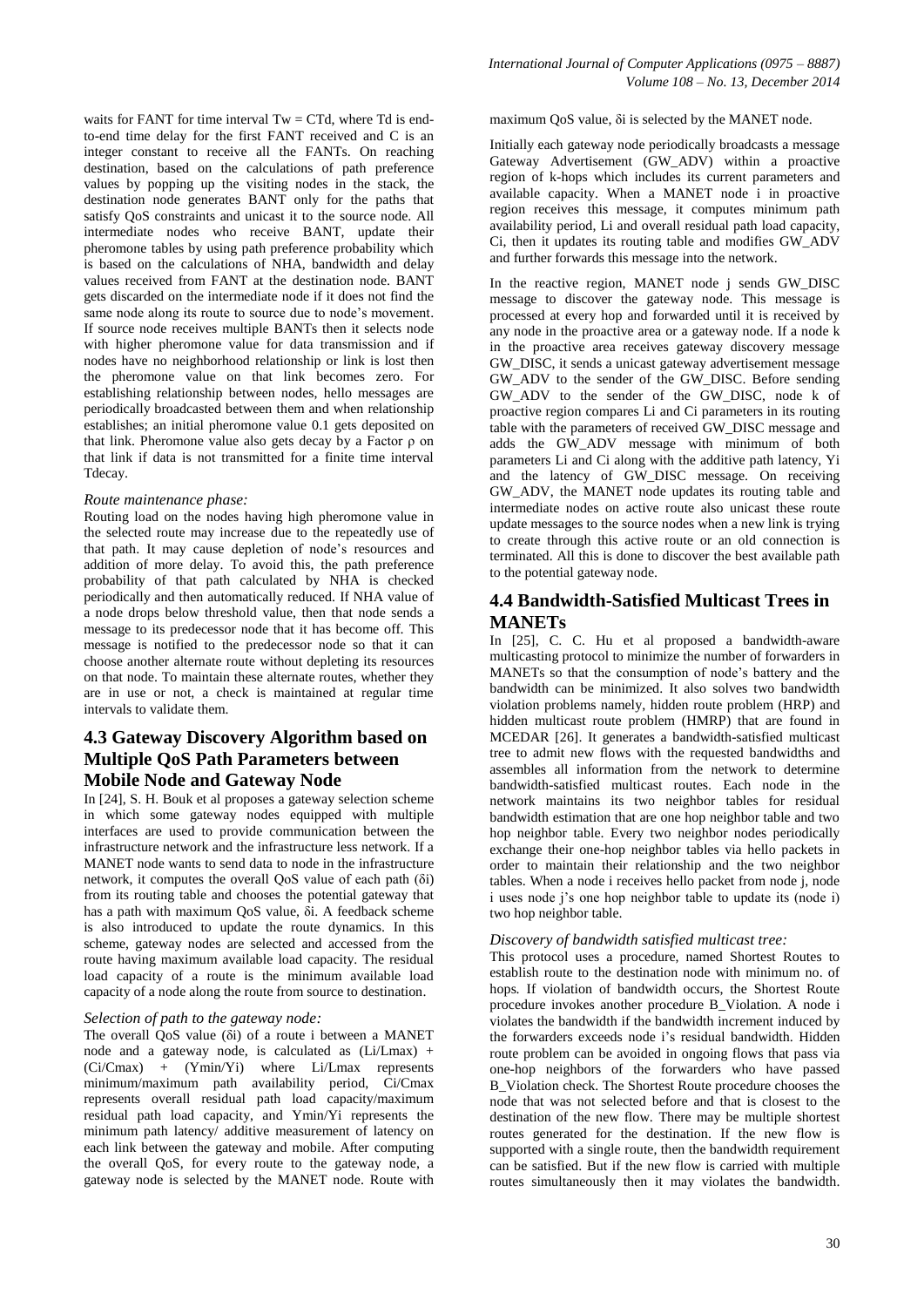This may cause hidden multicast route problem. To remove this problem, authors proposed a new procedure, named B\_Satisfied\_MulticastTree. It is a heuristic approach which set three parameters for the new flow, namely, vs (source/server of new flow), D (set of destinations/clients of the new flow), and b req (bandwidth requirement of new flow). This tree is established by executing repeat-until loop iteratively till set of destinations i.e. D gets empty. In each of iteration, a client (say node x) which was not selected before and has minimum number of hops to the server, is chosen to establish connection with server (vs). Thus, all links gets established between the server and clients. Then the procedure Shortest\_Route is invoked to determine bandwidth satisfied shortest routes from all the established links. This procedure uses related concepts of ODMRP [27] in generating multicast trees and integrates some new features. The authors have used b\_join\_query and b\_join\_reply as two new routing control packets to discover bandwidth satisfied multicast trees. b\_join\_query includes hop count from server (vs) and it is initially set as zero and broadcasted by the server when it wants to start a new flow with certain bandwidth Requirement (b req) to the clients. When a client node (say node y) receives this query, it checks whether hop count in the query is less than the maximum hop count (maxhopcount)  $-1$  and if it is less, then it increments the hop count by 1 and further transmits the query to its neighbor nodes and waits for b\_join\_reply for a certain time period. If hop count is equal to the maxhopcount  $-1$  then it does not further transmit the query, it replies to the server with b\_join\_reply. In case it has further transmitted the b\_join\_query and if time outs, then client node y replies b\_join\_reply back to the server which initially broadcasted the b\_join\_query. Now this reply query contains all the neighbors of client node y. This procedure runs till D (set of destinations/clients of the new flow) gets empty and the server vs discovers a bandwidth-satisfied multicast tree.

#### *Recovery of Bandwidth-Satisfied Multicast Trees:*

Links connection-disconnection due to node's movement form inadequate multicast trees. To recuperate from them, authors proposed a distributed algorithm in which the client node maintains a check whether the packet receiving ratio is bandwidth satisfied or not. If it is not satisfied with the route to server, it executes the distributed algorithm and finds a new route which satisfies bandwidth requirements. In this case, a new control packet is used, named b\_recovery\_query which is broadcasted by the client to search a new route to its neighbors. This query consists of set of forwarders F that are found in the route. When a neighbor node receives the recovery query, it checks whether the requested bandwidth in this packet is causing bandwidth violation or not. If it is causing violation, it discards the query. Otherwise, it swaps the set of forwarders in the query with its own set and further forwards the query. When another client node along the

existing multicast tree collects b\_recovery\_query, it sends b\_recovery\_reply as a reply to the client who broadcasted the b\_recovery\_query. This recovery query traverses in reverse route. The client node receives multiple copies of this message but it selects that b recovery reply which is traversed from the shortest route (i.e. minimum no. of hops) and reconnects to the server.

## **4.5 Distributed Fault-Tolerant Quality of Wireless Networks**

In [28], L.C. Llewellyn et al, proposed an Extended fault distributed cluster based algorithm (EFDCB) that provides fault tolerant QoS in MANETs by addressing two main problems i.e. QoS link failure recovery which is done near the failure point and links stability. Authors have used and modified existing algorithms [29], [30], [31], [32] to remove some of their limitations and to achieve more fault tolerance, scalability, minimized redundancy in control messages and efficiency by adding some more QoS techniques like negotiating paths before choosing feasible path, resource allocation-deallocation from the failure nodes. There are two techniques for failure recovery. One is to reroute the traffic from neighbor of the failed node instead of rerouting from source node again. Also it does not require the precursor node of a failed node to be capable of reaching failed node's successor. Second is multilevel path redundancy which uses multiple paths for routing the same traffic according to the critical need of QoS

#### *Initialization of clusters and repair of links:*

When a node joins the cluster, it executes the initialization procedure to determine its role in the cluster and seeks whether there is a cluster head with higher weight than it. If a cluster head is already present with higher weight, then the node joins it and sends a message to the cluster head about its associated connections, all available resources so that the cluster head update its cluster table. If it sees no other node present with higher weight then it becomes cluster head. The new cluster head checks the no. of already present cluster heads in the cluster. If they are greater than K=0, which is used to control the spatial density of cluster heads, then it sends a RESIGN message for the cluster head having lowest weight who violates the K-neighborhood condition. When K=0, the node having largest weight replaces all cluster heads in the range having lower weight than the node now become cluster head. In this algorithm, cluster head of each cluster stores information regarding all supported QoS connections and available resources of its cluster and shares this information with all its members. If an intermediate node becomes defunct node D (node having fault), then before the occurrence of fault in it, the cluster head again calculates the new feasible routes in the cluster and selects those routes that satisfy its QoS constraints.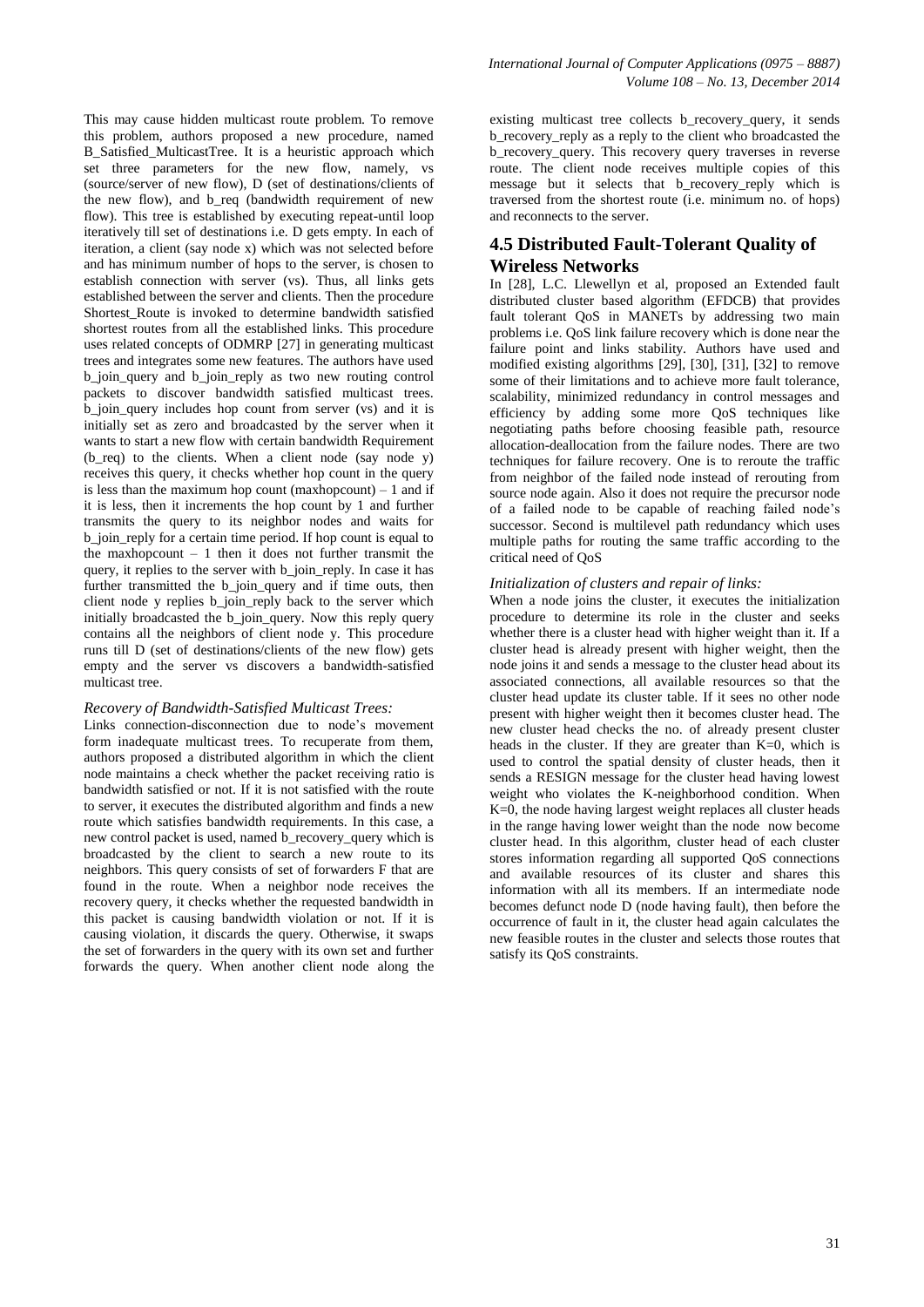| <b>Surveyed methods</b>                                                                                                                          | Compare<br>d with                                                                                | <b>QoS</b> constraints met                                                                                                                                                                                                                                                                                                                                                                                                                                                                                                                                                                                                                                                                                              | Weaknesses                                                                                                                                                                                                                                                                                                                                                                                                                                                                                                                                                                                                                                                                                                                                                                |
|--------------------------------------------------------------------------------------------------------------------------------------------------|--------------------------------------------------------------------------------------------------|-------------------------------------------------------------------------------------------------------------------------------------------------------------------------------------------------------------------------------------------------------------------------------------------------------------------------------------------------------------------------------------------------------------------------------------------------------------------------------------------------------------------------------------------------------------------------------------------------------------------------------------------------------------------------------------------------------------------------|---------------------------------------------------------------------------------------------------------------------------------------------------------------------------------------------------------------------------------------------------------------------------------------------------------------------------------------------------------------------------------------------------------------------------------------------------------------------------------------------------------------------------------------------------------------------------------------------------------------------------------------------------------------------------------------------------------------------------------------------------------------------------|
| QoS-Aware<br>Routing Based on<br>Bandwidth<br>Estimation<br>for<br>Mobile Ad Hoc<br><b>Networks</b>                                              | <b>AODV</b><br>$[16]$                                                                            | 1. Its hello bandwidth estimation scheme avoids<br>generating extra control messages.<br>2. Frequency can be used again outside of the second<br>neighbouring node's range.<br>3. Improvement in packet delivery ratio for high<br>requested loads.<br>4. Overcomes hidden node problem.<br>5. Packet delivery ratio rises with increasing weight<br>factor.                                                                                                                                                                                                                                                                                                                                                            | 1. Its listen bandwidth estimation scheme<br>counts only the used bandwidth. It<br>doesn't differentiate the corresponding<br>bandwidth cost for each flow. When a<br>route breaks, accuracy of bandwidth<br>estimation gets affected.<br>2. Listen scheme uses large weight factor<br>to avoid congestion and the overheads<br>caused by RTS and data packet<br>retransmissions due to fading errors<br>which may alter the required weight<br>factor's value.<br>4. Doesn't perform well for fast changing<br>networks. It is designed and tested for<br>low mobility networks.<br>5. No predictive scheme is applied to find<br>a new path before the old one gets fail.<br>Shadowing<br>affects<br>node's<br>6.<br>transmission range and causes variations<br>in it. |
| QoS-enabled<br>ant<br>colony-based<br>multipath<br>routing<br>for MANETs                                                                         | AODV,<br><b>ARMAN</b><br>$[33]$                                                                  | 1. QoS success rate, packet delivery ratio, throughput is<br>higher.<br>2. Network lifetime is increased.                                                                                                                                                                                                                                                                                                                                                                                                                                                                                                                                                                                                               | 1. More number of control packets is<br>required during route discovery and<br>during continuous monitoring/searching<br>of existing/new routes.<br>2. Routing overhead is slightly higher.                                                                                                                                                                                                                                                                                                                                                                                                                                                                                                                                                                               |
| Gateway<br>Discovery<br><b>Algorithm Based</b><br>on Multiple QoS<br><b>Path Parameters</b><br><b>Between Mobile</b><br>Node and Gateway<br>Node | QoS-<br>aware<br>adaptive<br>Internet<br>gateway<br>selection<br>in<br>AWIAN[3<br>4],<br>LLR[35] | 1. Selects more stable, real time and less congested<br>path with minimum load and latency.<br>2. Improves network throughput.<br>3. Reduces packet loss.<br>4. Improves end-to-end delay performance.<br>5. Reduces energy consumption and control overhead.<br>6. Improves success rate.                                                                                                                                                                                                                                                                                                                                                                                                                              | 1. Weighting factors applied for<br>computing overall weight are application<br>specific.<br>2. In feedback mechanism, a source node<br>has to remain intact with the status of the<br>route which may waste the resources.                                                                                                                                                                                                                                                                                                                                                                                                                                                                                                                                               |
| Bandwidth-<br>Satisfied Multicast<br>Trees in MANETs                                                                                             | Heu, Opt<br>and<br><b>MCEDAR</b><br>$[36]$ , $[26]$                                              | 1. Improves network throughput.<br>2. Network performance increases when admission<br>ratio goes up.<br>3. Admission ratios are higher.<br>4. Reduces the no. of forwarders.<br>5. Avoids hidden route problem and hidden multi-route<br>problem.<br>6. Generates fewer control bytes per second in mobile<br>nodes.                                                                                                                                                                                                                                                                                                                                                                                                    | 1. Receiving ratio drops drastically on<br>bandwidth violation.<br>2. Slightly increase in no. of control<br>packets per second when the group size<br>increases.<br>3. When multicast groups exceed 5,<br>admission ratio becomes lower as a result<br>of few extra control packets produced.                                                                                                                                                                                                                                                                                                                                                                                                                                                                            |
| Distributed Fault-<br>Tolerant Quality of<br><b>Wireless Networks</b>                                                                            | <b>FDCB</b><br>$[29]$                                                                            | 1. Provides scalability, efficiency, and fault tolerance.<br>2. Reduces routing control messages redundancy and<br>packet drops.<br>3. Reduces the effect of a connection failure.<br>4. Traffic is expected to be serviced at a higher rate.<br>5. Connection reestablishment is faster.<br>6. It continues to function properly up to 100 failures<br>per second.<br>7. Resistant to variations in distance between the<br>cluster-head of a failed node and the sources using<br>resources on that failed node.<br>8. It is tested on all failure rates and claimed to be more<br>than two times faster than the global rerouting<br>alternative.<br>9. Negotiates only few links for finding feasible QoS<br>paths. | 1. It is not discussed how failures are<br>handled.<br>2. Problem of alleviating the impact of an<br>unpredicted node failure on QoS is not<br>considered.<br>3. Does not employ feedback implosion<br>avoidance.<br>4. Does not execute updates fast enough<br>to have a precise view of the network<br>state.                                                                                                                                                                                                                                                                                                                                                                                                                                                           |

|  |  |  |  |  | Table 4 What QoS Constraints Met And Where They Lag? |  |  |  |  |  |
|--|--|--|--|--|------------------------------------------------------|--|--|--|--|--|
|--|--|--|--|--|------------------------------------------------------|--|--|--|--|--|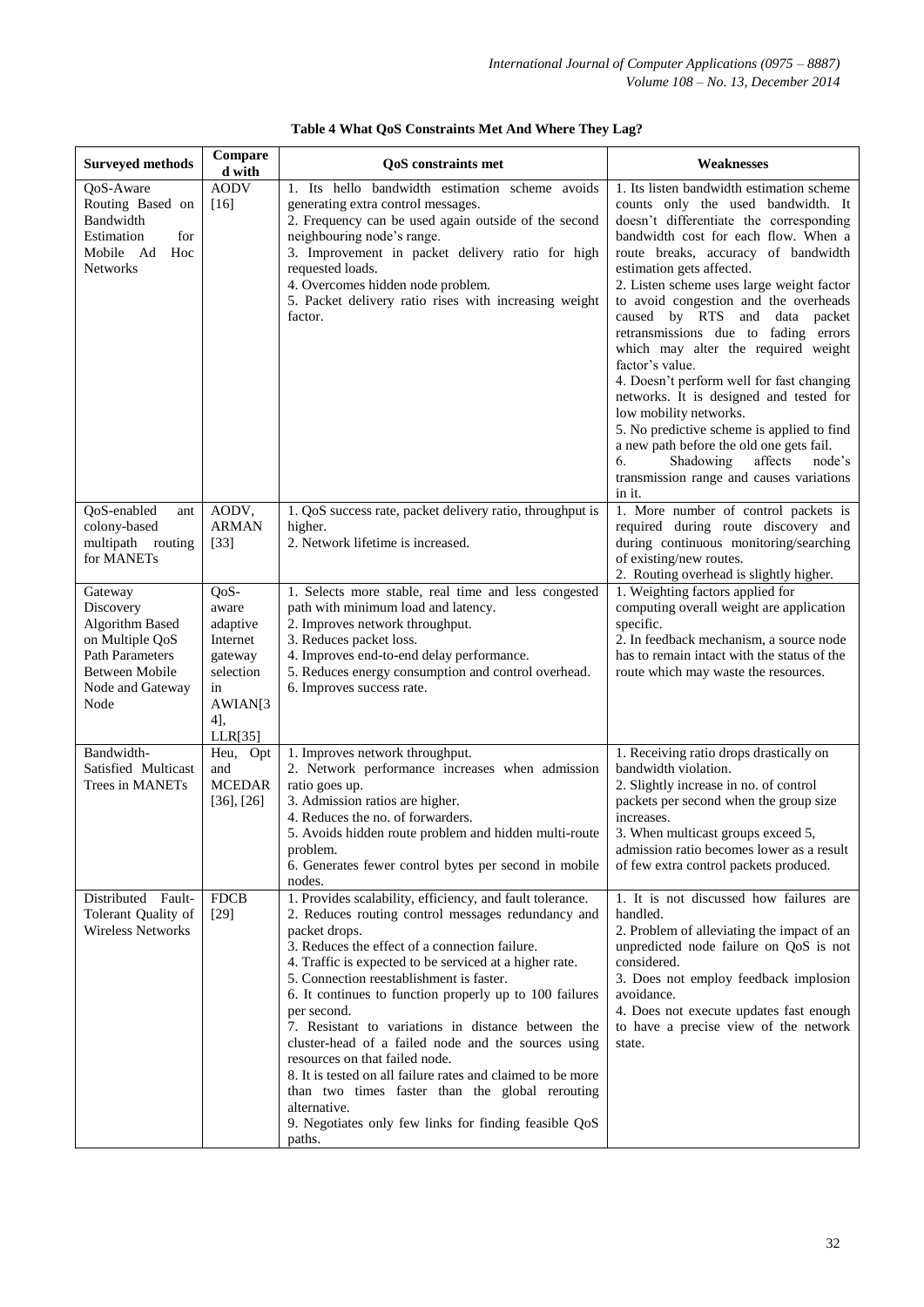In case of gateway node, before it becomes defunct node (DGWN), the cluster head selects a potential gateway node (P-GWN) having next highest weight in descending order that can satisfy the QoS constraints which the DGWN used to satisfy when it was in good condition. After selecting P-GWN, cluster head allocates it with required resources and the precursor node to DGWN restores its route by shifting its traffic through this P-GWN when it does not receives a beacon from DGWN for a specific time period. Cluster head then directs all its cluster nodes to support QoS connections via message REPAIR. If the available resources cannot satisfy QoS connections, then the cluster head sends a message FAILED\_CONNEX (i.e. failed connection for that QoS path cannot be repaired) to all nodes which were consuming resources on that failed node and no route changes are executed in that cluster. In case cluster head fails, then the cluster node with next higher weight in descending order becomes new cluster head and tries to repair connections of previously failed cluster head. Otherwise if this cluster node does not support QoS connections of the failed cluster head, it waits for a specific time for other cluster node (to become cluster head) which has next higher weight in descending order from failed cluster head.

#### *De-allocation of resources:*

When the source node 'a' is to route new traffic from the node ‗b', it checks its cluster members table to confirm if node ‗b' is present in the set. If yes, then its (node b) available resources are obtained from cluster QoS table and they get reserved till the session ends. If the destination node is present in another cluster, then source node 'a' forwards the message PATH (a.rsrcs, dst) to the gateway nodes to request resources from each node (say node c) along the new established potential QoS connection to destination node. On receiving this message, node 'c' (if it is a destination node) checks its availability table to see if it has the required resources to allocate. If yes, then it responds with message CTS (a) which navigates back to the source node 'a'. Otherwise, simply drops the message PATH. After sending CTS (a), it waits for a specific time interval to receive data packet. If time outs and no data packet is received then it de-allocates the allocated resources. If node 'c' is an intermediary node, then it starts its countdown timer for receiving the associated message CTS (a) from the destination node. If counter expires and no CTS (a) is received, then it de-allocates the resources.

#### **5. SUMMARY**

In [22], we studied two bandwidth estimation schemes which outperform each other in different scenarios. "Hello" bandwidth estimation scheme is better than "Listen" scheme in mobile topologies and has better end-to-end throughput because if route breaks by losing "Hello" messages, then the other flows used the underestimated bandwidth. But in "Listen" scheme, when the route breaks, the node has no knowledge of the bandwidth consumed by each node in the broken link. Therefore it is unable to release the occupied bandwidth immediately which eventually affects the accurate bandwidth estimation. Therefore it slightly drops the end-toend throughput. In static topologies, both of these schemes perform likewise by using large weight factors which reduces the accidental lost of "Hello" messages that incorrectly signals a broken route and cause congestion. But "Hello" scheme has slightly extra overhead than the "Listen" scheme because it appends "Hello" messages with the information of bandwidth consumed by neighbor node. This method also obscures hidden nodes effect by leaving extra bandwidth for them. It has some more flaws that the overhead caused by the retransmission of RTS, CTS, and ACK packets due to fading errors affect differently on different size of packets. Therefore, different weight factors are used for different size of packets.

In [23], routes are selected based on path preference probability metric which is computed by next hop availability (NHA) metric. NHA is further computed by taking other metrics that are node availability, link availability, battery life etc. Hop count is another key metric considered for path computations. This protocol incurs additional overhead of control packets for periodically updating the paths and for searching new paths using FANT and BANT messages. So, it has slightly higher overhead as compared to AODV. But it has higher packet delivery ratio than AODV because it also considers other metrics like node stability and link stability. The advantage of using multiple paths and path preference probability is that when source node receives active route failure message due to node mobility, then it at once invalidates that failure link in its routing table and chooses another best valid route from its routing table. This protocol also shows increase in the network's lifetime because nodes with the longest remaining battery time are selected for the construction of long live path from source to destination.

Algorithm [24], has considered path availability time period as an important metric to select a potential gateway between two networks. This metric specifies the total time a MANET node takes to access the gateway node and it is computed by evaluating the minimum link availability period between intermediate nodes along the path between a MANET node and a gateway node. The other metrics used are path latency and residual path load capacity on which different weighting factors are applied for computing overall weight. These weighting factors are application specific and it is claimed that this algorithm even increases throughput in case low weight is assigned to one of the three metrics. Another good approach of this scheme is that it also incorporates feedback mechanism which allows source node to remain intact with the status of the route which makes it more practical and therefore reduces end-to-end delay and congestion.

In [25], there is a slight overhead of generating and recovering bandwidth-satisfied multicast tree because it needs additional control information especially in case the number of nodes increases. Authors have evaluated in their results that admission ratio goes lower when multicast groups exceed 5 because it also increases the number of forwarders and therefore extra control packets need to be produced. But as compared to MCEDAR [26], it performs still better. Moreover, the main strength of this approach is that it removes hidden route and hidden multicast route problems.

In [28], the gateway node connecting the two clusters has all information about the routes to the destination node present in one cluster and the source node present in the other cluster. So, redundancy of routing control messages in the network and connection failures also gets reduced. Thus, it reduces the overhead of rerouting from the source node on connection failures. So, it is efficient in connection reestablishments. One more unique feature of this protocol is that when a node allocates its resources, it waits for a certain time period and if it does not get response within that time limit, it de-allocates its resources. Thus, it helps in reserving resources for another flow. Authors have shown in their result that this extended version of FDCB performs better as compared to FDCB [29] by comparing total failures per second. It has shown less packet drop and increased throughput. But the flaw of this approach is that unexpected node failures are not considered,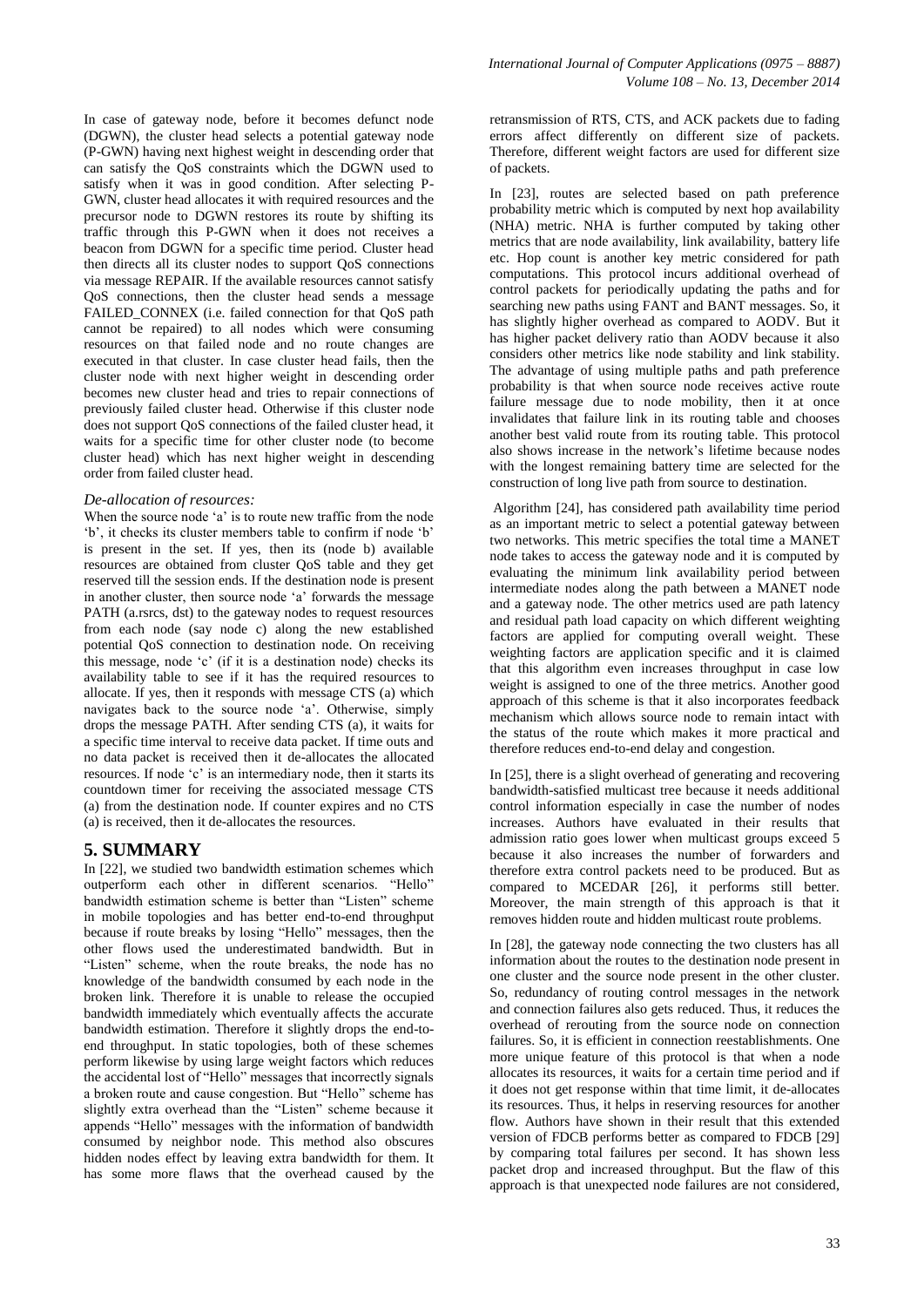in that case, there is only one option of rerouting from the source node. Moreover, if routing load is higher and there are frequently high rate of link failures, then its performance goes slightly down.

### **6. CONCLUSION**

In this paper, we have explored those methods that are not only satisfying throughput and delay constraints but also have dealt with other worthwhile constraints like removing hidden node problems, multipath problems, improving scalability, distribution of acutely critical resources that is distribution of bandwidth according to the application's needs and consumption of battery power according to the work load of the application or it's another status (either node is idle or utilizing the resources unnecessarily). In section II, we have highlighted various common aspects in MANETs that are really needed to be discussed before thinking of QoS metrics and applying constraints. Table 1 in section III has listed the general QoS metrics that are commonly stressed upon in every QoS provisioning technique. In section IV, we have discussed in detail the surveyed methods that have tried to meet more than one or two QoS constraints. Special features of the surveyed methods, their requirements/assumptions and metrics are mentioned in table 2 and table 3. In section V, we have summarized with the surveyed method's constraints that are met and also listed some of their weaknesses and the other protocols that are compared to these surveyed ones in the Table 4. Lastly, it may conclude that a distinct strategy is required for pragmatic QoS approaches and to redistribute the different resources/services so that changes may not affect the other parameters and services on different layers. It is because if our application has no stringent constraints like time delays, cost etc. and it wants only throughput then what is the need of providing QoS in all layers. Providing QoS in all layers may make an approach more expensive and more complex. But if a user is bounded with all constraints especially cost, delay, bandwidth, throughput and others that we have discussed then all the implemented schemes may need to be redefined on every layer to get the desired results. Furthermore, a clear perspective of the application's requirements and its goals need to be set first in solving two main questions that what are our needs and what do we actually want from the network.

# **7. ACKNOWLEDGEMENTS**

The Authors would like to thank the University Grants commission for funding the project titled Secure & QoS oriented Routing Protocol for MANETs. This work is the initial study of existing various QoS routing protocols & models proposef by various researchers in the area of ad hoc networks.

### **8. REFERENCES**

- [1] S. Lee, G. Ahn, X. Zhang, and A. Campbell, "INSIGNIA: An IP-Based Quality of Service Framework for Mobile ad Hoc Networks," Proc. JPDC, 2000, pp. 374–406.
- [2] S. Singh, M. Woo, and C. S. Raghavendra, "Power-Aware Routing in Mobile Ad Hoc Networks," Proc. MobiCom, 1998, pp. 181–90.
- [3] Abdrabou and W. Zhuang, "A Position-Based QoS Routing Scheme for UWB Mobile Ad Hoc Networks," IEEE JSAC, 2006, pp. 850–56.
- [4] D. Kim, C.-H. Min, and S. Kim, "On-Demand SIR and Bandwidth Guaranteed Routing with Transmit Power Assignment in Ad Hoc Mobile Networks," IEEE Trans.

Veh. Tech., 2004, pp. 1215–23.

- [5] N. Wisitpongphan et al., "QoS Provisioning using BER-Based Routing in Ad Hoc Wireless Networks," Proc. Vehic. Tech. Conf., 2005, pp. 2483–87.
- [6] Misra and S. Banerjee, "MRPC: Maximising Network Life-time for Reliable Routing in Wireless Environments," Proc. IEEE WCN, 2002.
- [7] Rubin and Y.-C. Liu, "Link Stability Models for QoS Ad Hoc Routing Algorithms," Proc. IEEE Vehic. Tech. Conf., 2003, pp. 3084–88.
- [8] E. Perkins et al., "Performance Comparison of Two On-Demand Routing Protocols for Ad Hoc Networks," IEEE Pers. Commun. Mag., 2001, pp. 16–28.
- [9] N. Nikaein, C. Bonnet, and N. Nikaein, "Hybrid Ad Hoc Routing Protocol — HARP," Proc. Int'l. Symp. Telecommun., 2001.
- [10] D. Shukla, L. Chandran-Wadia, and S. Iyer, "Mitigating the Exposed Node Problem in IEEE 802.11 Ad Hoc Networks," Proc. ICCCN, 2003, pp. 157-62.
- [11] C.E. Perkins, Ed., Ad Hoc Networking, Ch. 3, Addison Wesley 2001.
- [12] C.-K. Toh, "Maximum Battery Life Routing to Support Ubiquitous Mobile Computing in Wireless Ad Hoc Networks," IEEE Trans. Commun., 2001, pp. 138-47.
- [13] C. R. Lin and J.-S. Liu, "OoS Routing in Ad Hoc Wireless Net-works," IEEE JSAC, 1999, pp. 1426–38.
- [14] M. Sheng, J. Li, and Y. Shi, "Routing Protocol with QoS Guarantees for Ad-Hoc Network," Electronics Letters, vol. 39, 2003, pp. 143–45.
- [15] D. Johnson, D. Maltz, and J. Broch, DSR: The Dynamic Source Routing Protocol for Multi-hop Wireless Ad Hoc Networks in Ad Hoc Networking, ch. 5, Addison-Wesley, 2001, pp. 139–72.
- [16] C. E. Perkins and E. M. Royer, "Ad hoc On-Demand Distance Vector Routing," Proc. IEEE WMCSA, 1999, pp. 90–100.
- [17] E. Neely and M.J. Modiano, "Capacity and Delay Trade-Offs for Ad Hoc Mobile Networks," IEEE Trans. Info. Theory, 2005.
- [18] G. Aggelou and R. Tafazolli, "RDMAR: A Bandwidth-Efficient Routing Protocol for Mobile Ad Hoc Networks," Proc. ACM WOWMOM, 1999, pp. 26–33.
- [19] J. Mullen and H. HuangNew, "Impact of multipath fading in wireless ad hoc networks", Proc. ACM PE-WASUN, 2005, pp. 181-188
- [20] T. K. Sarkar, Z. Ji, K. Kim and A. Medour, "A Survey of Various Propagation Models for Mobile Communication", IEEE Antennas and Propagation Magazine, 2003, pp. 51-82
- [21] S. Misra, I. Woungang and S. C. Misra, Guide to Wireless Ad Hoc Networks.Springer- Verlag London Limited, 2009, pp. 297–302.
- [22] L. Chen and W. B. Heinzelman, "QoS-Aware Routing Based on Bandwidth Estimation for Mobile Ad Hoc Networks", IEEE Journal on SAC, 2005, pp. 561-572.
- [23] P. V. Krishna, V. Saritha, G. Vedha, A. Bhiwal, A.S.